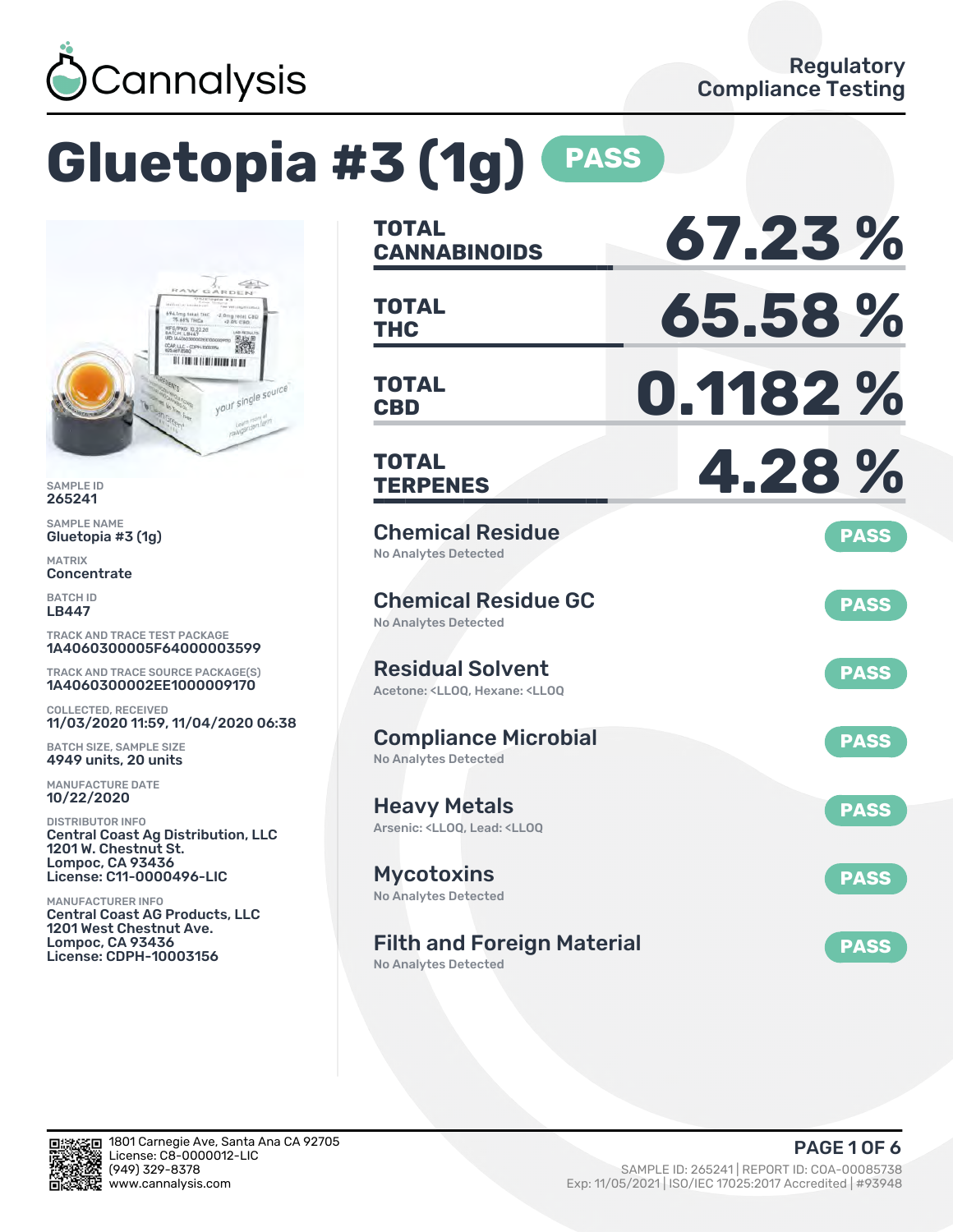

### CANNABINOID ANALYSIS

TOTAL THC,CBD, and CANNABINOIDS value(s) have been decarboxylated.

| TOTAL THC:          | 655.8 mg/g (65.58 %), 655.8 mg per package |
|---------------------|--------------------------------------------|
| TOTAL CBD:          | 1.182 mg/g (0.1182 %), 1.18 mg per package |
| TOTAL CANNABINOIDS: | $672.3$ mg/g $(67.23\%)$                   |

UNIT OF MEASUREMENT:

|  |  | Milligrams per Gram(mg/g) |  |
|--|--|---------------------------|--|
|--|--|---------------------------|--|

| <b>ANALYTE</b>         | <b>RESULT</b>         | LOD    | <b>LLOO</b> | <b>ANALYTE</b> | <b>RESULT</b>         | <b>LOD</b> | <b>LLOO</b> |
|------------------------|-----------------------|--------|-------------|----------------|-----------------------|------------|-------------|
| THCa                   | 713.6 mg/g (71.36 %)  | 0.2000 | 0.4000      | CBDv           | ND.                   | 0.2000     | 0.4000      |
| D9THC                  | 30.03 mg/g (3.003 %)  | 0.2000 | 0.4000      | CBGa           | 13.24 mg/g (1.324 %)  | 0.2000     | 0.4000      |
| D8THC                  | ND                    | 0.2000 | 0.4000      | CBG            | 3.706 mg/g (0.3706 %) | 0.2000     | 0.4000      |
| <b>THC<sub>v</sub></b> | ND                    | 0.2000 | 0.4000      | CBN            | ND                    | 0.2000     | 0.4000      |
| CBDa                   | 1.347 mg/g (0.1347 %) | 0.2000 | 0.4000      | CBC            | ND                    | 0.2000     | 0.4000      |
| CBD                    | <b>ND</b>             | 0.2000 | 0.4000      |                |                       |            |             |
|                        |                       |        |             |                |                       |            |             |

#### ADDITIONAL INFORMATION

| Method:              | SOP-TECH-001 | Sample Prepped: 11/04/2020 13:22  | Sample Approved: 11/05/2020 18:56  |  |
|----------------------|--------------|-----------------------------------|------------------------------------|--|
| Instrument: UPLC-DAD |              | Sample Analyzed: 11/04/2020 14:19 | Prep-Analytical Batch: 22976-17712 |  |



### TERPENE ANALYSIS

| UNIT OF MEASUREMENT: | Milligrams per Gram(mg/g) |
|----------------------|---------------------------|
|----------------------|---------------------------|

| <b>ANALYTE</b>                                                                                                                                                   | <b>RESULT</b>                                                                                                                      | <b>LOD</b> | LL <sub>OO</sub> |  | <b>ANALYTE</b>         | <b>RESULT</b>                                      | <b>LOD</b> | <b>LLOQ</b> |
|------------------------------------------------------------------------------------------------------------------------------------------------------------------|------------------------------------------------------------------------------------------------------------------------------------|------------|------------------|--|------------------------|----------------------------------------------------|------------|-------------|
| 3-Carene                                                                                                                                                         | <b>ND</b>                                                                                                                          | 0.5000     | 1.000            |  | Alpha bisabolol        | 1.993 mg/g $(0.1993\%)$                            | 0.5000     | 1.000       |
| Alpha cedrene                                                                                                                                                    | <b>ND</b>                                                                                                                          | 0.5000     | 1.000            |  | Alpha humulene         | 3.291 mg/g (0.3291%)                               | 0.5000     | 1.000       |
| Alpha pinene                                                                                                                                                     | <lloq< td=""><td>0.5000</td><td>1.000</td><td></td><td>Alpha terpinene</td><td><b>ND</b></td><td>0.5000</td><td>1.000</td></lloq<> | 0.5000     | 1.000            |  | Alpha terpinene        | <b>ND</b>                                          | 0.5000     | 1.000       |
| Alpha terpineol                                                                                                                                                  | 1.055 mg/g $(0.1055\%)$                                                                                                            | 0.3300     | 0.6500           |  | Beta caryophyllene     | 10.43 mg/g (1.043 %)                               | 0.5000     | 1.000       |
| Beta myrcene                                                                                                                                                     | 11.92 mg/g (1.192 %)                                                                                                               | 0.5000     | 1.000            |  | Beta pinene            | <ll0q< td=""><td>0.6100</td><td>1.210</td></ll0q<> | 0.6100     | 1.210       |
| Borneol                                                                                                                                                          | <b>ND</b>                                                                                                                          | 0.5000     | 1.000            |  | Camphene               | <b>ND</b>                                          | 0.5000     | 1.000       |
| Camphor                                                                                                                                                          | <b>ND</b>                                                                                                                          | 0.5000     | 1.000            |  | Caryophyllene oxide ND |                                                    | 0.5000     | 1.000       |
| Cedrol                                                                                                                                                           | <b>ND</b>                                                                                                                          | 0.5000     | 1.000            |  | Cis nerolidol          | <b>ND</b>                                          | 0.5000     | 1.000       |
| Eucalyptol                                                                                                                                                       | <b>ND</b>                                                                                                                          | 0.5000     | 1.000            |  | Fenchol                | 1.150 mg/g $(0.1150 \%)$                           | 0.5000     | 1.000       |
| Fenchone                                                                                                                                                         | <b>ND</b>                                                                                                                          | 0.5000     | 1.000            |  | Gamma terpinene        | <b>ND</b>                                          | 0.5000     | 1.000       |
| Gamma terpineol                                                                                                                                                  | <b>ND</b>                                                                                                                          | 0.1000     | 0.2100           |  | Geranyl acetate        | <b>ND</b>                                          | 0.5000     | 1.000       |
| Guaiol                                                                                                                                                           | 1.079 mg/g (0.1079 %)                                                                                                              | 0.5000     | 1.000            |  | Isoborneol             | <b>ND</b>                                          | 0.5000     | 1.000       |
| Isopulegol                                                                                                                                                       | <b>ND</b>                                                                                                                          | 0.5000     | 1.000            |  | Limonene               | 5.925 mg/g (0.5925 %)                              | 0.5000     | 1.000       |
| Linalool                                                                                                                                                         | 3.422 mg/g (0.3422 %)                                                                                                              | 0.5000     | 1.000            |  | Menthol                | <b>ND</b>                                          | 0.5000     | 1.000       |
| Ocimene 1                                                                                                                                                        | <b>ND</b>                                                                                                                          | 0.1600     | 0.3100           |  | Ocimene 2              | 2.621 mg/g $(0.2621\%)$                            | 0.3500     | 0.6900      |
| P-cymene                                                                                                                                                         | <b>ND</b>                                                                                                                          | 0.5200     | 1.050            |  | P-mentha-1,5-diene ND  |                                                    | 0.5000     | 1.000       |
| Pulegone                                                                                                                                                         | <b>ND</b>                                                                                                                          | 0.5000     | 1.000            |  | Sabinene               | <b>ND</b>                                          | 0.5000     | 1.000       |
| Sabinene hydrate                                                                                                                                                 | <b>ND</b>                                                                                                                          | 0.5000     | 1.000            |  | Terpinolene            | <ll0q< td=""><td>0.5000</td><td>1.000</td></ll0q<> | 0.5000     | 1.000       |
| Trans beta farnesene <ll00< td=""><td></td><td>0.5000</td><td>1.000</td><td></td><td>Trans nerolidol</td><td><b>ND</b></td><td>0.5000</td><td>1.000</td></ll00<> |                                                                                                                                    | 0.5000     | 1.000            |  | Trans nerolidol        | <b>ND</b>                                          | 0.5000     | 1.000       |
| Valencene                                                                                                                                                        | <b>ND</b>                                                                                                                          | 0.5000     | 1.000            |  |                        |                                                    |            |             |

#### ADDITIONAL INFORMATION



Method: SOP-TECH-027 Sample Prepped: 11/04/2020 16:14 Sample Approved: 11/05/2020 12:09 Prep-Analytical Batch: 23004-17734

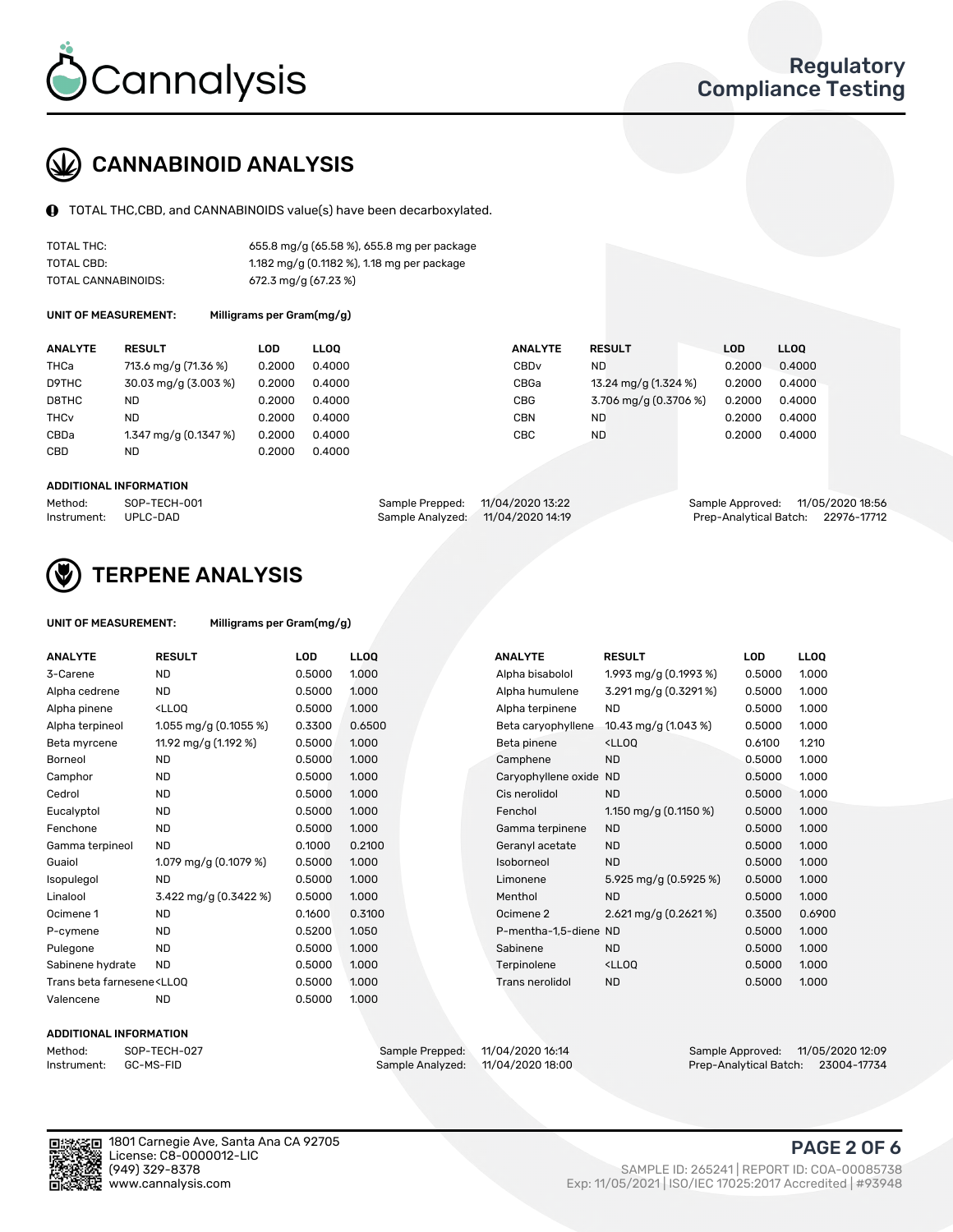

### CHEMICAL RESIDUE ANALYSIS PASS

UNIT OF MEASUREMENT: Micrograms per Gram(ug/g)

| <b>ANALYTE</b>         | <b>RESULT</b> | LOD    | LLOQ   | <b>ACTION LEVEL</b> |      | <b>ANALYTE</b>      | <b>RESULT</b> | LOD    | LLOQ   | <b>ACTION LEVEL</b> |      |
|------------------------|---------------|--------|--------|---------------------|------|---------------------|---------------|--------|--------|---------------------|------|
| Abamectin              | <b>ND</b>     | 0.0200 | 0.0400 | 0.1000              | Pass | Acephate            | <b>ND</b>     | 0.0200 | 0.0400 | 0.1000              | Pass |
| Acequinocyl            | <b>ND</b>     | 0.0200 | 0.0400 | 0.1000              | Pass | Acetamiprid         | <b>ND</b>     | 0.0200 | 0.0400 | 0.1000              | Pass |
| Aldicarb               | <b>ND</b>     | 0.0200 | 0.0400 | 0.0                 | Pass | Azoxystrobin        | <b>ND</b>     | 0.0200 | 0.0400 | 0.1000              | Pass |
| Bifenazate             | <b>ND</b>     | 0.0200 | 0.0400 | 0.1000              | Pass | <b>Bifenthrin</b>   | <b>ND</b>     | 0.0200 | 0.0400 | 3.000               | Pass |
| <b>Boscalid</b>        | <b>ND</b>     | 0.0200 | 0.0400 | 0.1000              | Pass | Carbaryl            | <b>ND</b>     | 0.0200 | 0.0400 | 0.5000              | Pass |
| Carbofuran             | <b>ND</b>     | 0.0200 | 0.0400 | 0.0                 | Pass | Chlorantraniliprole | <b>ND</b>     | 0.0200 | 0.0400 | 10.00               | Pass |
| Clofentezine           | <b>ND</b>     | 0.0200 | 0.0400 | 0.1000              | Pass | Coumaphos           | <b>ND</b>     | 0.0200 | 0.0400 | 0.0                 | Pass |
| Cyfluthrin             | <b>ND</b>     | 0.4000 | 1.000  | 2.000               | Pass | Cypermethrin        | <b>ND</b>     | 0.4000 | 1.000  | 1.000               | Pass |
| Daminozide             | <b>ND</b>     | 0.0200 | 0.0400 | 0.0                 | Pass | Diazinon            | <b>ND</b>     | 0.0200 | 0.0400 | 0.1000              | Pass |
| Dichlorvos             | <b>ND</b>     | 0.0200 | 0.0400 | 0.0                 | Pass | Dimethoate          | <b>ND</b>     | 0.0200 | 0.0400 | 0.0                 | Pass |
| Dimethomorph           | <b>ND</b>     | 0.0200 | 0.0400 | 2.000               | Pass | Ethoprophos         | <b>ND</b>     | 0.0200 | 0.0400 | 0.0                 | Pass |
| Etofenprox             | <b>ND</b>     | 0.0200 | 0.0400 | 0.0                 | Pass | Etoxazole           | <b>ND</b>     | 0.0200 | 0.0400 | 0.1000              | Pass |
| Fenhexamid             | <b>ND</b>     | 0.0200 | 0.0400 | 0.1000              | Pass | Fenoxycarb          | <b>ND</b>     | 0.0200 | 0.0400 | 0.0                 | Pass |
| Fenpyroximate          | <b>ND</b>     | 0.0200 | 0.0400 | 0.1000              | Pass | Fipronil            | <b>ND</b>     | 0.0400 | 0.1000 | 0.0                 | Pass |
| Flonicamid             | <b>ND</b>     | 0.0200 | 0.0400 | 0.1000              | Pass | Fludioxonil         | <b>ND</b>     | 0.0200 | 0.0400 | 0.1000              | Pass |
| Hexythiazox            | <b>ND</b>     | 0.0200 | 0.0400 | 0.1000              | Pass | Imazalil            | <b>ND</b>     | 0.0200 | 0.0400 | 0.0                 | Pass |
| Imidacloprid           | <b>ND</b>     | 0.0200 | 0.0400 | 5.000               | Pass | Kresoxim methyl     | <b>ND</b>     | 0.0200 | 0.0400 | 0.1000              | Pass |
| Malathion              | <b>ND</b>     | 0.0200 | 0.0400 | 0.5000              | Pass | Metalaxyl           | <b>ND</b>     | 0.0200 | 0.0400 | 2.000               | Pass |
| Methiocarb             | <b>ND</b>     | 0.0200 | 0.0400 | 0.0                 | Pass | Methomyl            | <b>ND</b>     | 0.0200 | 0.0400 | 1.000               | Pass |
| Mevinphos              | <b>ND</b>     | 0.0200 | 0.0400 | 0.0                 | Pass | Myclobutanil        | <b>ND</b>     | 0.0200 | 0.0400 | 0.1000              | Pass |
| Naled                  | <b>ND</b>     | 0.0200 | 0.0400 | 0.1000              | Pass | Oxamyl              | <b>ND</b>     | 0.0200 | 0.0400 | 0.5000              | Pass |
| Paclobutrazol          | <b>ND</b>     | 0.0200 | 0.0400 | 0.0                 | Pass | Permethrins         | <b>ND</b>     | 0.0400 | 0.1000 | 0.5000              | Pass |
| Phosmet                | <b>ND</b>     | 0.0200 | 0.0400 | 0.1000              | Pass | Piperonyl butoxide  | <b>ND</b>     | 0.0200 | 0.0400 | 3.000               | Pass |
| Prallethrin            | <b>ND</b>     | 0.0200 | 0.0400 | 0.1000              | Pass | Propiconazole       | <b>ND</b>     | 0.0200 | 0.0400 | 0.1000              | Pass |
| Propoxur               | <b>ND</b>     | 0.0200 | 0.0400 | 0.0                 | Pass | Pyrethrins          | <b>ND</b>     | 0.0200 | 0.0400 | 0.5000              | Pass |
| Pyridaben              | <b>ND</b>     | 0.0200 | 0.0400 | 0.1000              | Pass | Spinetoram          | <b>ND</b>     | 0.0200 | 0.0400 | 0.1000              | Pass |
| Spinosad               | <b>ND</b>     | 0.0300 | 0.0700 | 0.1000              | Pass | Spiromesifen        | <b>ND</b>     | 0.0200 | 0.0400 | 0.1000              | Pass |
| Spirotetramat          | <b>ND</b>     | 0.0200 | 0.0400 | 0.1000              | Pass | Spiroxamine         | <b>ND</b>     | 0.0200 | 0.0400 | 0.0                 | Pass |
| Tebuconazole           | <b>ND</b>     | 0.0200 | 0.0400 | 0.1000              | Pass | Thiacloprid         | <b>ND</b>     | 0.0200 | 0.0400 | 0.0                 | Pass |
| Thiamethoxam           | <b>ND</b>     | 0.0200 | 0.0400 | 5.000               | Pass | Trifloxystrobin     | <b>ND</b>     | 0.0200 | 0.0400 | 0.1000              | Pass |
| ---------------------- |               |        |        |                     |      |                     |               |        |        |                     |      |

#### ADDITIONAL INFORMATION

Instrument: LC-MS/MS Sample Analyzed: 11/04/2020 14:21 Prep-Analytical Batch: 22984-17714

Method: SOP-TECH-002 Sample Prepped: 11/04/2020 12:54 Sample Approved: 11/05/2020 11:42



PAGE 3 OF 6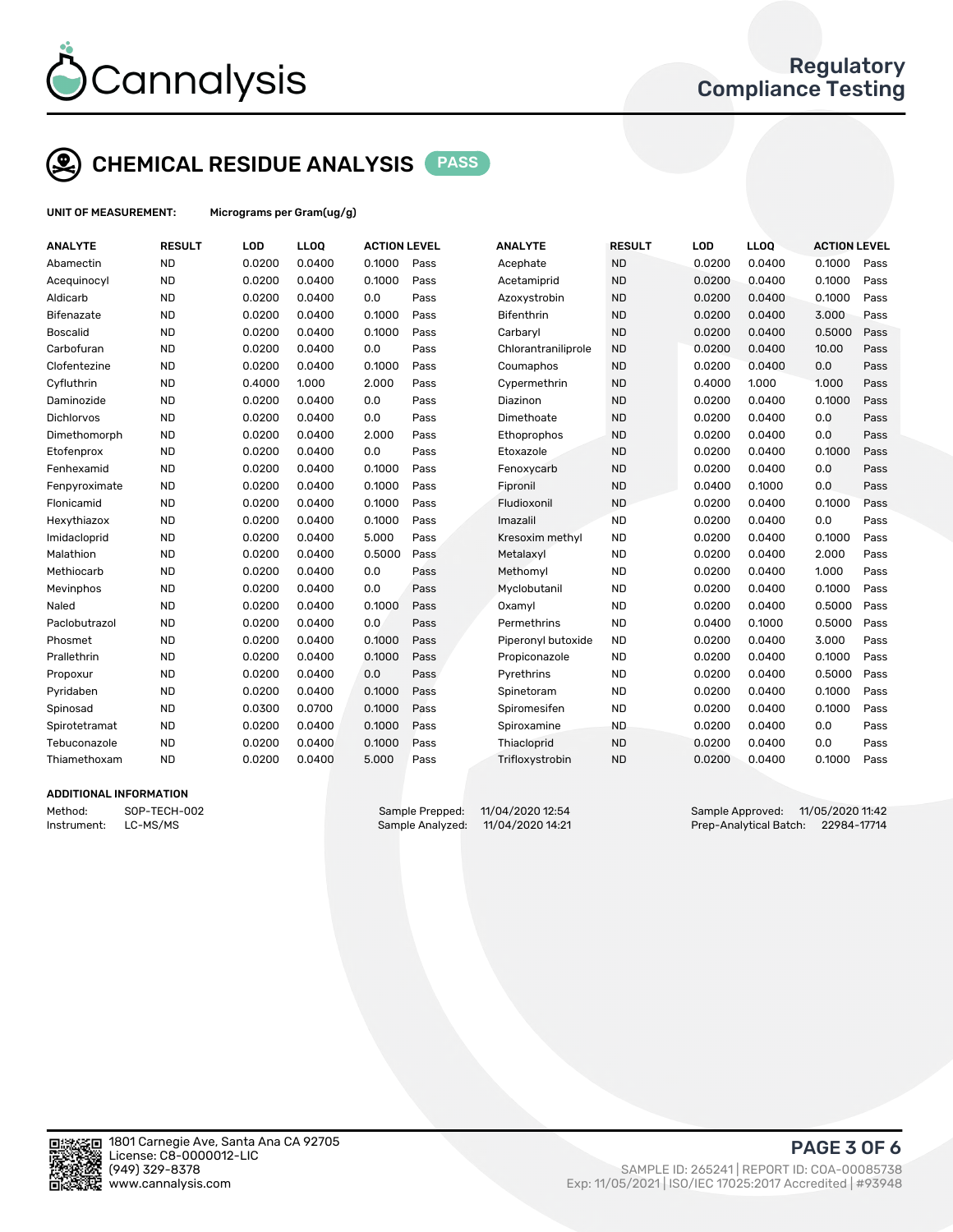

### CHEMICAL RESIDUE GC ANALYSIS PASS

| UNIT OF MEASUREMENT: | Micrograms per G |
|----------------------|------------------|
|                      |                  |

ram(ug/g)

| <b>ANALYTE</b>                                          | <b>RESULT</b>            | LOD    | <b>LLOO</b> | <b>ACTION LEVEL</b> |                                     | <b>ANALYTE</b>                       | <b>RESULT</b> | <b>LOD</b> | <b>LLOO</b>                                | <b>ACTION LEVEL</b>             |      |
|---------------------------------------------------------|--------------------------|--------|-------------|---------------------|-------------------------------------|--------------------------------------|---------------|------------|--------------------------------------------|---------------------------------|------|
| Captan                                                  | <b>ND</b>                | 0.1000 | 0.2000      | 0.7000              | Pass                                | Chlordane                            | <b>ND</b>     | 0.0109     | 0.0136                                     | 0.0                             | Pass |
| Methyl parathion                                        | <b>ND</b>                | 0.0400 | 0.1000      | 0.0                 | Pass                                | <b>PCNB</b>                          | <b>ND</b>     | 0.0200     | 0.0400                                     | 0.1000                          | Pass |
| Chlorfenapyr                                            | <b>ND</b>                | 0.0800 | 0.1000      | 0.0                 | Pass                                | Chlorpyrifos                         | <b>ND</b>     | 0.0800     | 0.1000                                     | 0.0                             | Pass |
| <b>ADDITIONAL INFORMATION</b><br>Method:<br>Instrument: | SOP-TECH-010<br>GC-MS/MS |        |             |                     | Sample Prepped:<br>Sample Analyzed: | 11/04/2020 13:59<br>11/04/2020 14:21 |               |            | Sample Approved:<br>Prep-Analytical Batch: | 11/05/2020 11:01<br>22988-17715 |      |

### RESIDUAL SOLVENT ANALYSIS PASS

UNIT OF MEASUREMENT: Micrograms per Gram(ug/g)

| <b>ANALYTE</b>       | <b>RESULT</b>                                                                                                                                                                          | LOD    | <b>LLOO</b> | <b>ACTION LEVEL</b> |      | <b>ANALYTE</b>           | <b>RESULT</b> | LOD    | <b>LLOO</b> | <b>ACTION LEVEL</b> |      |
|----------------------|----------------------------------------------------------------------------------------------------------------------------------------------------------------------------------------|--------|-------------|---------------------|------|--------------------------|---------------|--------|-------------|---------------------|------|
| Acetone              | <lloo< td=""><td>5.000</td><td>250.0</td><td>5000</td><td>Pass</td><td>Acetonitrile</td><td><b>ND</b></td><td>5.000</td><td>50.00</td><td>410.0</td><td>Pass</td></lloo<>              | 5.000  | 250.0       | 5000                | Pass | Acetonitrile             | <b>ND</b>     | 5.000  | 50.00       | 410.0               | Pass |
| Benzene              | <b>ND</b>                                                                                                                                                                              | 0.5000 | 1.000       | 1.000               | Pass | <b>Butane</b>            | <b>ND</b>     | 76.80  | 96.00       | 5000                | Pass |
| Chloroform           | <b>ND</b>                                                                                                                                                                              | 0.5000 | 1.000       | 1.000               | Pass | Ethanol                  | <b>ND</b>     | 10.00  | 50.00       | 5000                | Pass |
| <b>Ethyl Acetate</b> | <b>ND</b>                                                                                                                                                                              | 5.000  | 50.00       | 5000                | Pass | <b>Ethyl Ether</b>       | <b>ND</b>     | 25.00  | 50.00       | 5000                | Pass |
| Ethylene oxide       | <b>ND</b>                                                                                                                                                                              | 0.5000 | 1.000       | 1.000               | Pass | Heptane                  | <b>ND</b>     | 1.000  | 5.000       | 5000                | Pass |
| Hexane               | <lloo< td=""><td>0.5000</td><td>5.000</td><td>290.0</td><td>Pass</td><td><b>Isopropyl Alcohol</b></td><td><b>ND</b></td><td>5.000</td><td>50.00</td><td>5000</td><td>Pass</td></lloo<> | 0.5000 | 5.000       | 290.0               | Pass | <b>Isopropyl Alcohol</b> | <b>ND</b>     | 5.000  | 50.00       | 5000                | Pass |
| Methanol             | <b>ND</b>                                                                                                                                                                              | 10.00  | 50.00       | 3000                | Pass | Methylene chloride       | <b>ND</b>     | 0.5000 | 1.000       | 1.000               | Pass |
| Pentane              | <b>ND</b>                                                                                                                                                                              | 1.000  | 50.00       | 5000                | Pass | Propane                  | <b>ND</b>     | 16.00  | 20.00       | 5000                | Pass |
| Toluene              | <b>ND</b>                                                                                                                                                                              | 0.5000 | 1.000       | 890.0               | Pass | Xvlenes                  | <b>ND</b>     | 6.000  | 100.0       | 2170                | Pass |
| Trichloroethylene    | <b>ND</b>                                                                                                                                                                              | 0.2500 | 1.000       | 1.000               | Pass | 1.2-Dichloroethane       | <b>ND</b>     | 0.5000 | 1.000       | 1.000               | Pass |
|                      |                                                                                                                                                                                        |        |             |                     |      |                          |               |        |             |                     |      |

#### ADDITIONAL INFORMATION

Method: SOP-TECH-021 Sample Prepped: 11/04/2020 13:59 Sample Approved: 11/05/2020 15:11<br>Instrument: HS-GC-MS/FID Sample Analyzed: 11/04/2020 14:07 Prep-Analytical Batch: 22970-17709

Prep-Analytical Batch: 22970-17709



UNIT OF MEASUREMENT: Cycle Threshold (Ct)

| <b>ANALYTE</b>                        | <b>RESULT</b>                 | LOD   | <b>LLOO</b> | <b>ACTION LEVEL</b> |                  | <b>ANALYTE</b> | <b>RESULT</b> | LOD              | LL <sub>00</sub> |     | <b>ACTION LEVEL</b> |
|---------------------------------------|-------------------------------|-------|-------------|---------------------|------------------|----------------|---------------|------------------|------------------|-----|---------------------|
| A.fumigatus                           | <b>ND</b>                     | 33.00 | 0.0         | 0.0                 | Pass             | A. flavus      | <b>ND</b>     | 33.00            | 0.0              | 0.0 | Pass                |
| A. niger                              | <b>ND</b>                     | 33.00 | 0.0         | 0.0                 | Pass             | A. terreus     | <b>ND</b>     | 33.00            | 0.0              | 0.0 | Pass                |
| <b>STEC</b>                           | <b>ND</b>                     | 33.00 | 0.0         | 0.0                 | Pass             | Salmonella spp | <b>ND</b>     | 33.00            | 0.0              | 0.0 | Pass                |
|                                       | <b>ADDITIONAL INFORMATION</b> |       |             |                     |                  |                |               |                  |                  |     |                     |
| SOP-TECH-016, SOP-TECH-022<br>Method: |                               |       |             | Sample Prepped:     | 11/05/2020 06:03 |                |               | Sample Approved: | 11/05/2020 11:03 |     |                     |

Instrument: qPCR Sample Analyzed: 11/05/2020 06:04 Prep-Analytical Batch: 23009-17738

PAGE 4 OF 6

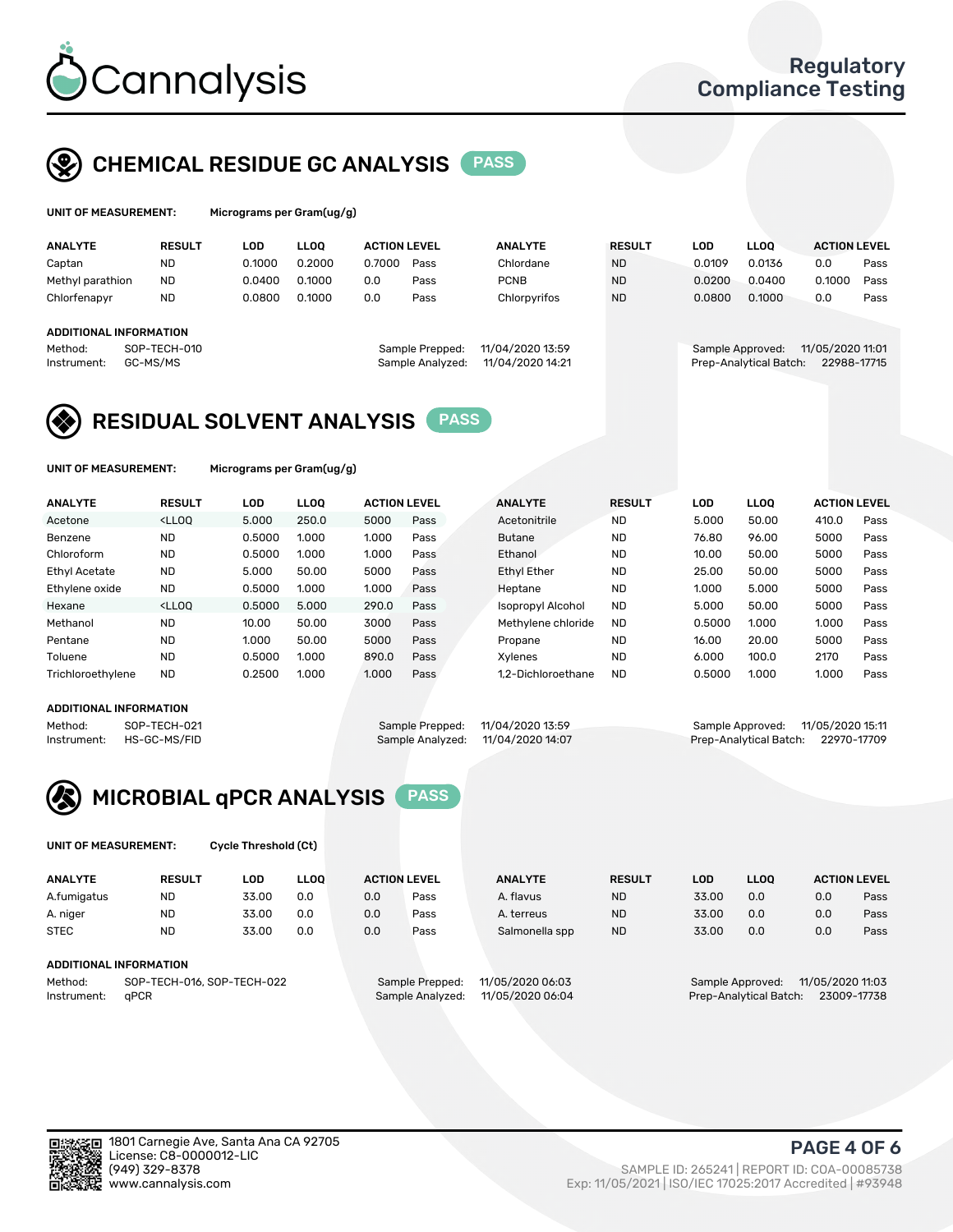



UNIT OF MEASUREMENT: Micrograms per Gram(ug/g)

| <b>ANALYTE</b>                                                                                                                                            | <b>RESULT</b>                                                                                                                                                               | LOD    | <b>LLOO</b> | <b>ACTION LEVEL</b> |      | <b>ANALYTE</b> | <b>RESULT</b> | <b>LOD</b> | <b>LLOO</b>                                | <b>ACTION LEVEL</b>             |      |
|-----------------------------------------------------------------------------------------------------------------------------------------------------------|-----------------------------------------------------------------------------------------------------------------------------------------------------------------------------|--------|-------------|---------------------|------|----------------|---------------|------------|--------------------------------------------|---------------------------------|------|
| Arsenic                                                                                                                                                   | <lloo< td=""><td>0.0200</td><td>0.0500</td><td>0.2000</td><td>Pass</td><td>Cadmium</td><td><b>ND</b></td><td>0.0050</td><td>0.0500</td><td>0.2000</td><td>Pass</td></lloo<> | 0.0200 | 0.0500      | 0.2000              | Pass | Cadmium        | <b>ND</b>     | 0.0050     | 0.0500                                     | 0.2000                          | Pass |
| Lead                                                                                                                                                      | <lloo< td=""><td>0.0100</td><td>0.0500</td><td>0.5000</td><td>Pass</td><td>Mercury</td><td><b>ND</b></td><td>0.0030</td><td>0.0500</td><td>0.1000</td><td>Pass</td></lloo<> | 0.0100 | 0.0500      | 0.5000              | Pass | Mercury        | <b>ND</b>     | 0.0030     | 0.0500                                     | 0.1000                          | Pass |
| ADDITIONAL INFORMATION<br>SOP-TECH-013<br>11/04/2020 19:31<br>Sample Prepped:<br>Method:<br>11/04/2020 19:32<br>Sample Analyzed:<br>ICP-MS<br>Instrument: |                                                                                                                                                                             |        |             |                     |      |                |               |            | Sample Approved:<br>Prep-Analytical Batch: | 11/05/2020 11:56<br>23013-17736 |      |
| (美)                                                                                                                                                       | <b>MYCOTOXINS ANALYSIS</b>                                                                                                                                                  |        |             |                     |      |                |               |            |                                            |                                 |      |

| UNIT OF MEASUREMENT: |               | Micrograms per Kilogram(ug/kg) |             |                     |      |                |               |       |             |                     |      |
|----------------------|---------------|--------------------------------|-------------|---------------------|------|----------------|---------------|-------|-------------|---------------------|------|
| <b>ANALYTE</b>       | <b>RESULT</b> | LOD                            | <b>LLOO</b> | <b>ACTION LEVEL</b> |      | <b>ANALYTE</b> | <b>RESULT</b> | LOD   | <b>LLOO</b> | <b>ACTION LEVEL</b> |      |
| Aflatoxin B1         | <b>ND</b>     | 1.000                          | 2.000       |                     | N/A  | Aflatoxin B2   | <b>ND</b>     | 2.000 | 5.000       |                     | N/A  |
| Aflatoxin G1         | <b>ND</b>     | 2.000                          | 5.000       |                     | N/A  | Aflatoxin G2   | <b>ND</b>     | 2.000 | 5.000       |                     | N/A  |
| Total Aflatoxins     | <b>ND</b>     | 10.00                          | 14.00       | 20.00               | Pass | Ochratoxin A   | <b>ND</b>     | 1.000 | 2.000       | 20.00               | Pass |
|                      |               |                                |             |                     |      |                |               |       |             |                     |      |

#### ADDITIONAL INFORMATION

Method: SOP-TECH-020 Sample Prepped: 11/04/2020 14:00 Sample Approved: 11/05/2020 12:31 Instrument: LC-MS/MS Sample Analyzed: 11/04/2020 14:01 Prep-Analytical Batch: 22986-17707

## FILTH & FOREIGN MATERIAL ANALYSIS PASS

UNIT OF MEASUREMENT: Filth and Foreign Matter (%)

| <b>ANALYTE</b>                                              | <b>RESULT</b> | LOD | <b>LLOO</b> | <b>ACTION LEVEL</b> |                                     | <b>ANALYTE</b>                       | <b>RESULT</b>                                                              | LOD | LLOO | <b>ACTION LEVEL</b> |      |
|-------------------------------------------------------------|---------------|-----|-------------|---------------------|-------------------------------------|--------------------------------------|----------------------------------------------------------------------------|-----|------|---------------------|------|
| IF RH ME                                                    | <b>ND</b>     | 0.0 | 0.0         | 3.000               | Pass                                | <b>IFM</b>                           | <b>ND</b>                                                                  | 0.0 | 0.0  | 25.00               | Pass |
| Mold                                                        | <b>ND</b>     | 0.0 | 0.0         | 25.00               | Pass                                | <b>SSCD</b>                          | <b>ND</b>                                                                  | 0.0 | 0.0  | 25.00               | Pass |
| ADDITIONAL INFORMATION                                      |               |     |             |                     |                                     |                                      |                                                                            |     |      |                     |      |
| Method:<br>SOP-TECH-009<br>Instrument:<br>Visual Inspection |               |     |             |                     | Sample Prepped:<br>Sample Analyzed: | 11/04/2020 10:09<br>11/04/2020 10:18 | Sample Approved: 11/04/2020 10:34<br>22977-17697<br>Prep-Analytical Batch: |     |      |                     |      |



PAGE 5 OF 6